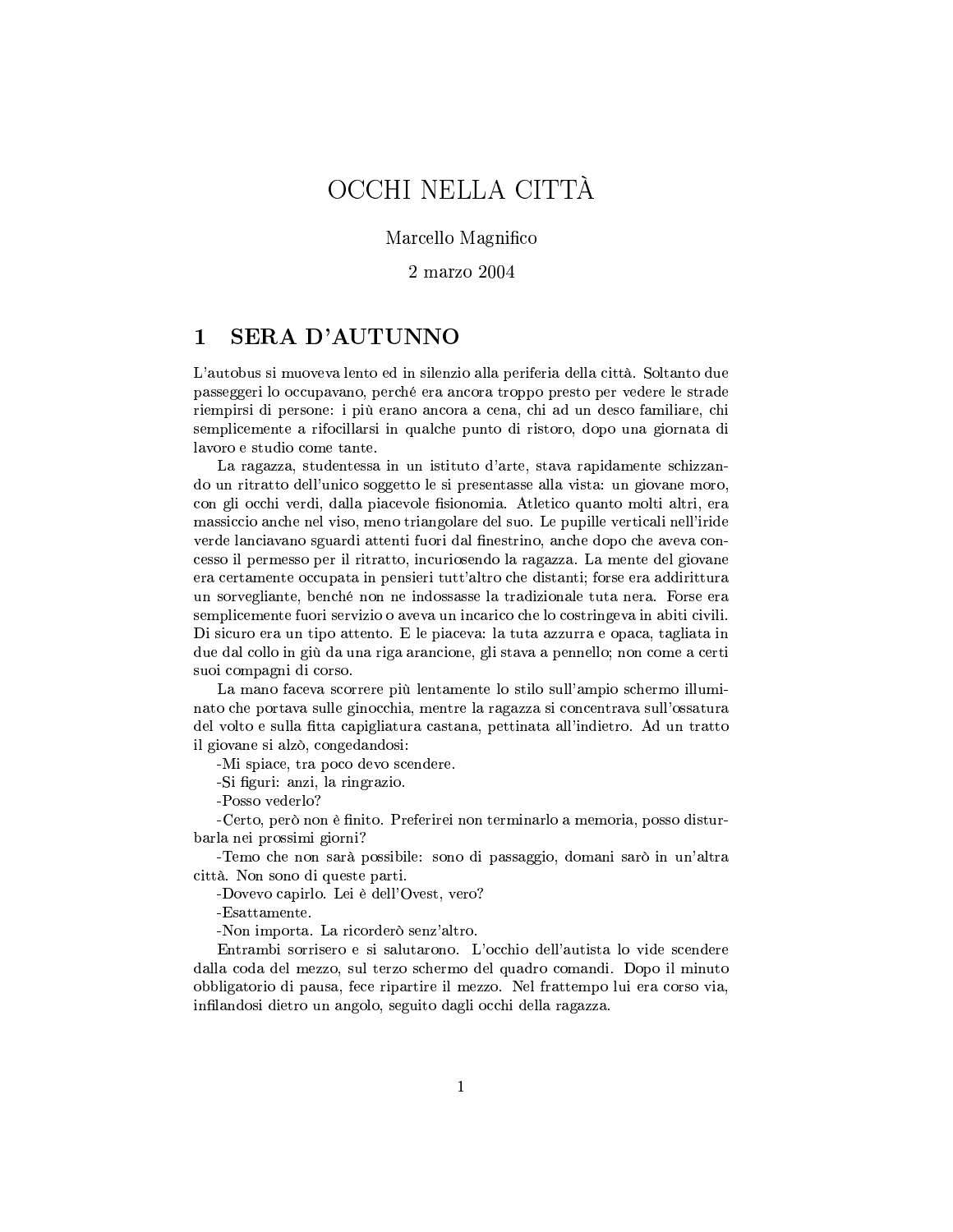## **SOLO PER DUE**  $\bf{2}$

Saltare la recinzione non era stato difficile. Nemmeno raggiungere il luogo dell'incontro lo era stato. Il difficile, semmai, era guardarsi continuamente intorno e alle spalle, assicurandosi che nessuno la vedesse. Il momento critico era stato quando aveva dovuto, per forza, attraversare di corsa il vialetto accanto al cartello, in tre lingue e in tre alfabeti, che dava il benvenuto all'Accademia. Nemmeno allora era stata vista, nonostante la tuta bianca e lucida.

Appiattita contro il muro sotto la balconata, "Ris" misurava il respiro e ascoltava ogni rumore. Aveva sentito un mezzo fermarsi, attendere e poi ripartire. E poi aveva sentito lui, "Rao", farsi sempre più vicino. La loro esistenza era una menzogna. Avevano mentito su tutto, anche sui nomi: lui si chiamava Giorgio, lei Sabrina. No, non era una menzogna, era diverso. Erano loro, quelli che...

-Hai perso - Disse lui.

-Nemmeno per idea, -rispose lei- sei sceso da un mezzo pubblico e hai scavalcato a sinistra del viale. La prossima volta, offri tu.

-Andata buca...

-Già.

Il silenzio tra i due era diventato imbarazzante. Fu Giorgio a romperlo per primo.

-Allora, dimmi: quanto sono diversi?

-Vuoi la verità?

-Certo, altrimenti ti denuncio -scherzò lui.

-Troppo bello. Non vorresti più tornare.

-Vai avanti.

-Non combattono una guerra da tremila anni. Da più di trecento lavorano insieme per arricchire la propria mente e per sconfiggere i nemici veri: povertà, ignoranza, malattia. Hanno una forte coscienza sociale, che si spinge a includere il benessere dell'ambiente tra le loro necessità. Hanno un'economia fortissima, basata sulla competizione ma senza la slealtà che conosciamo noi. Sono... c'è un'espressione greca per questo...

-La conosco: kalòi kai agathòi, belli e giusti.

-Esatto. La loro vita si basa sulla ricerca della misura, dell'equilibrio. Il fanatismo, in qualunque direzione, è odiato e combattuto come una delle peggiori forme di follia. Eppure amano la specializzazione: ad esempio, ognuno è orgoglioso del proprio lavoro, vedono la carriera come occasione di crescita.

-Mi fai sentire sporco come una mosca nel latte.

-Anch'io mi sentivo così, ma solo all'inizio. Impari presto a conviverci, ad abbracciare la loro filosofia. Meglio una giornata qui che una vita intera...

-Non dirlo.

-Hai ragione. Ma è difficile non farsi prendere dall'entusiasmo.

-Allora ricorda che il nostro tempo qui è agli sgoccioli.

Lei chinò il capo.

-Non farmici pensare. Mi sono goduta ogni momento, qui.

-E per me è stato lo stesso. Ma so che dovrò tornare. Che dovremo tornare. Del resto, basterebbe allontanarci un po' per notare imperfezioni sempre più evidenti, fino a ritrovarci nel mezzo del niente.

Lei risollevò lo sguardo verso di lui, gli occhi dorati puntati dritti nei suoi. -E va bene. Ora però tocca a te. Quanto sono uguali?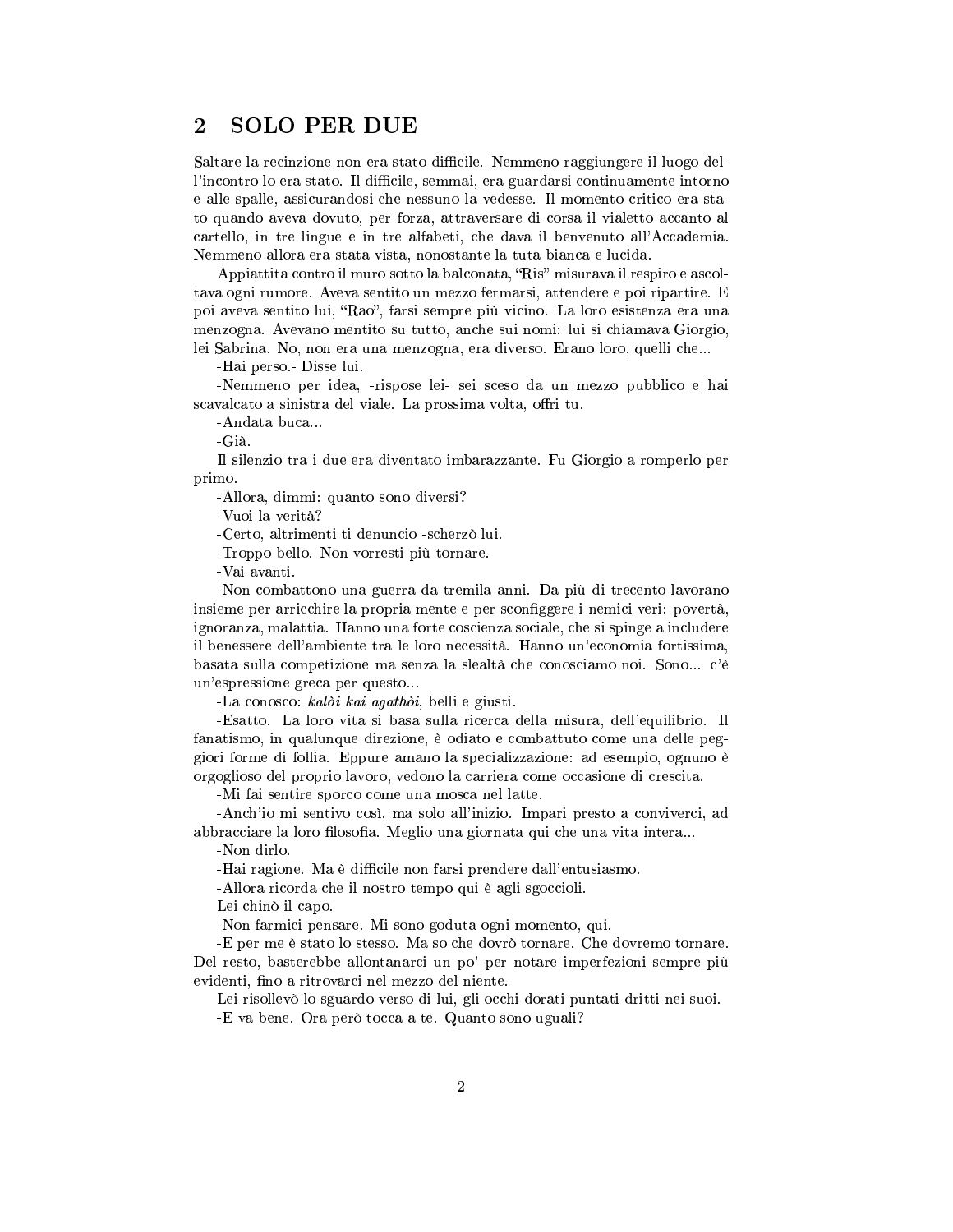-Fisicamente, moltissimo, ma te ne sarai già accorta. La loro economia è basata sull'idrogeno e sul sole: non hanno riserve fossili abbondanti. Hanno sviluppato molto la geotermia negli ultimi quarant'anni, hanno strumenti di calcolo affidabili da almeno ottant'anni. La civiltà dell'informazione, data la loro mentalità aperta, non è mai stata una vera e propria rivoluzione, quanto la naturale continuazione dei loro sforzi; quindi in quel senso sono potenti almeno quanto noi. L'esplorazione spaziale è un progetto in costante sviluppo e non una specie di cavalcata al galoppo con atroci incidenti. La musica, nei suoi vari generi, somiglia molto alla nostra.

-E i baci anche.

-Cosa vuoi dire?

-Che ne ho visti un paio baciarsi. Una ragazza bionda ed un tizio, moro e robusto, con l'aspetto di uno dell'Ovest...

-Senti, era uno scherzo...

-Si, certo!

-No, parlo sul serio. Lei voleva far ingelosire il moroso, facendosi vedere a baciare un altro.

-Che vi si è visti, non c'è alcun dubbio. Ero tre tavoli più indietro, alla mensa del quarto settore, e anche da lì non ho potuto fare a meno di notarvi: vi siete quasi rotolati sul tavolo!

-Sei gelosa?

Lei non rispose, voltandogli le spalle. Lui l'abbracciò.

-Bene.

-Bene?

L'occhio dorato di lei, voltandosi all'indietro, incontrò il suo volto. Sorrideva. -Vai avanti. Quanto sono uguali?

-Poco da dire. La famiglia è importante per noi quanto per loro; così il lavoro anche se in modo diverso. Due lingue principali più una lingua-codice nata per favorire i primi calcolatori e poi usata come interlingua, tre continenti dei quali uno parzialmente disabitato e tutelato da leggi internazionali... in effetti il grosso l'hai detto tu. Sono migliori di noi, praticamente in ogni senso.

-E tu sostieni che noi saremo così?

-Hai esaminato anche tu i dati teorici. La simulazione ad approssimazione locale è una realtà, quella basata su modelli statistici anche. La combinazione delle due funziona. Le condizioni che abbiamo visto sono il risultato della situazione iniziale, studiata soltanto per avere questo risultato più in fretta. Questa è l'anteprima di quel che noi vivremo. E per loro è stato lo stesso. Quando hanno visto con i propri occhi le loro vere potenzialità, si è scatenato un circolo virtuoso che ha soltanto accelerato il processo.

-Vuoi dire che...

-Sì. Ho letto un loro libro di storia. Hanno scoperto anche queste tecniche. E quando hanno divulgato i risultati, è stato come avere la conferma finale dei loro sforzi. Dobbiamo farlo anche noi. Ne abbiamo bisogno, perché non siamo come loro ma dovremo diventarlo, prima è meglio è.

-Va bene. Torniamo.

Tutto si fece bianco attorno ai due, che per un attimo rimasero le due uniche figure visibili... oltre a un piccolo animale accanto a loro, che miagolava. I due si voltarono a guardarlo.

-BIRBA!

Anche le tre figure si fecero bianche.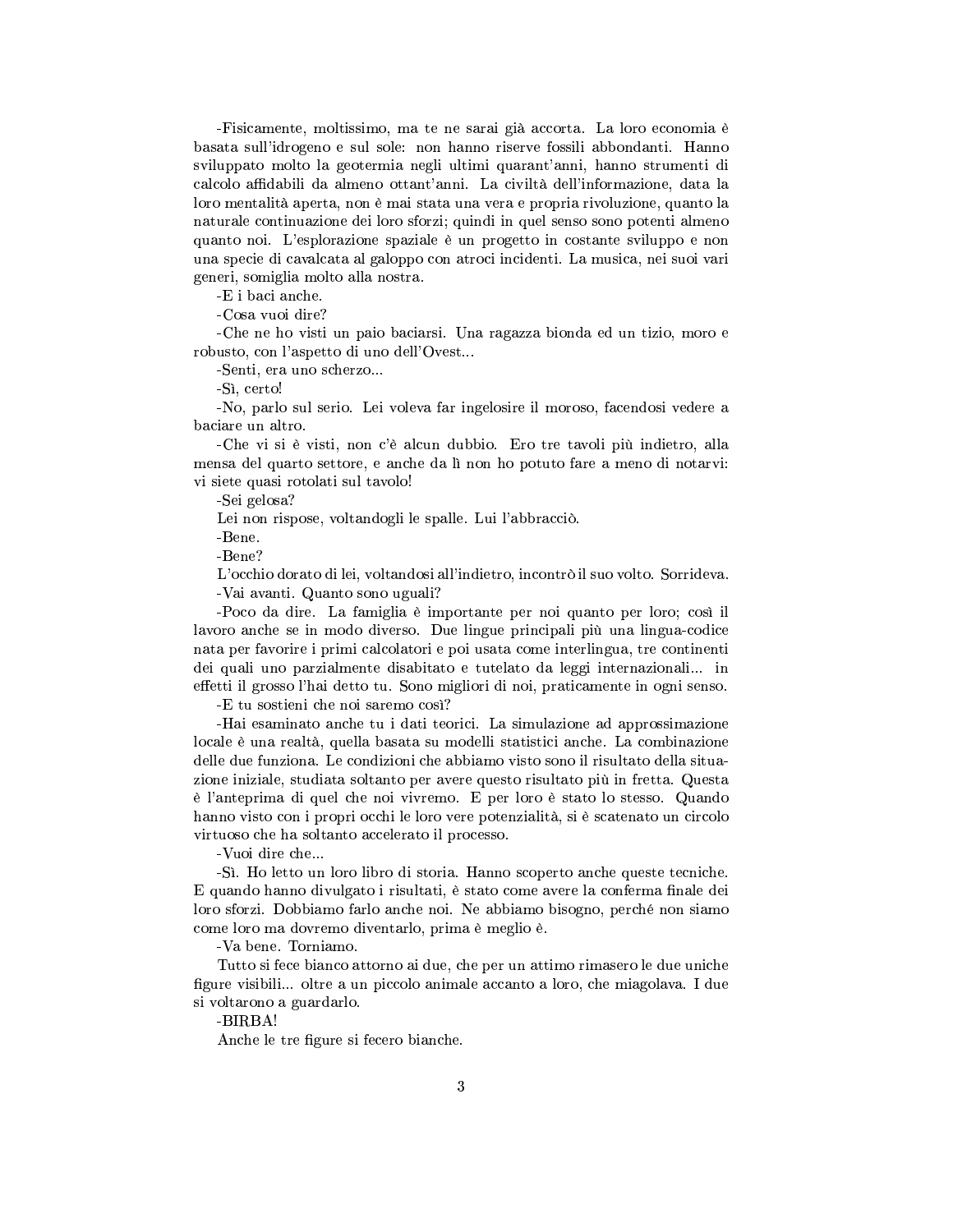## NEMMENO PER IDEA 3

Si risvegliarono seduti, sudati e con le mani ancora appoggiate al piano della griglia illuminata. In mezzo alle loro mani, il grosso gatto soriano stava seduto e li guardava, con il pelo della coda ancora rizzato e gli occhi spalancati.

-Ma come avrà fatto ad entrare?

-Probabilmente ti ha preceduto, sai che ha l'abitudine di entrare assieme alle persone. E noi non ce n'eravamo nemmeno accorti. Poverino, sarà rimasto scioccato!

Il gatto era saltato giù dal piano di lavoro e si era rifugiato su una libreria, soffiando.

-Aspetta, vado a prendergli del latte.

-Ma ti aspettavi una cosa del genere?

-Nemmeno per idea. Avrà gironzolato per l'area circostante l'Accademia per tutta la giornata. Forse l'esperienza più interessante è stata la sua.

-Abbiamo dell'ottimo materiale, comunque. Ne è valsa la pena.

-Sono d'accordo,-rispose Sabrina dalla cucina-credo ce ne sia abbastanza per passare alla Storia. Birba, vieni qui... ecco, sì, non era niente.

-Se fossimo ancora nel simulatore ti direi che questo tipo di ambizione ha del morboso.

-Può darsi; dovremo imparare anche a pensare in questo modo. Però ricorda che mi devi una cena: sono arrivata prima di te e ti ho sentito arrivare, non scordartelo.

-Andata! Questo mi sembra decisamente salutare.

All'improvviso, tutto si fece bianco, anche le figure di Giorgio e Sabrina, e l'unica cosa a rimanere visibile, prima di scomparire nella luce abbagliante, fu il gatto.

### $\overline{\mathcal{A}}$ ALLA SERA LEONI...

-Coordinatore Bianchi, come sta?

La voce dell'assistente Emily Lacroix era preoccupata: gli occhi del Coordinatore non si erano ancora aperti, anche se mugugnava a sufficienza dall'essere certamente uscito dalla simulazione senza conseguenze.

-Sto bene, grazie. Mi dia ancora un momento.

Era interpidito, sconvolto e anche di più. Era entrato in una simulazione e poi ne aveva dovuta affrontare un'altra, immersa al suo interno. Gli occhi gli si aprirono lentamente e ci volle un pezzo perché potessero di nuovo mettere a fuoco e fargli vedere quelle mani, le sue mani, che ancora tremavano. Sullo schermo accanto alla griglia, una sola scritta: PLAYBACK TERMINATO.

-Meglio un giorno da leoni che una serata da gatto.

-Sono d'accordo, Coordinatore: avevamo questi dati da ieri sera e ci sono passata io per prima. Mi spiace aver bloccato le possibilità di movimento, ma volevo che vedesse esattamente quel che ho visto io.

I due si scambiarono un'occhiata che valeva un'ora di discorso, poi Bianchi riprese, alzandosi:

-Quali sono le cifre?

-Altissime probabilità che in almeno quattro centri di ricerca quello che ha appena visto sia già avvenuto, certezza matematica che se non è ancora avvenuto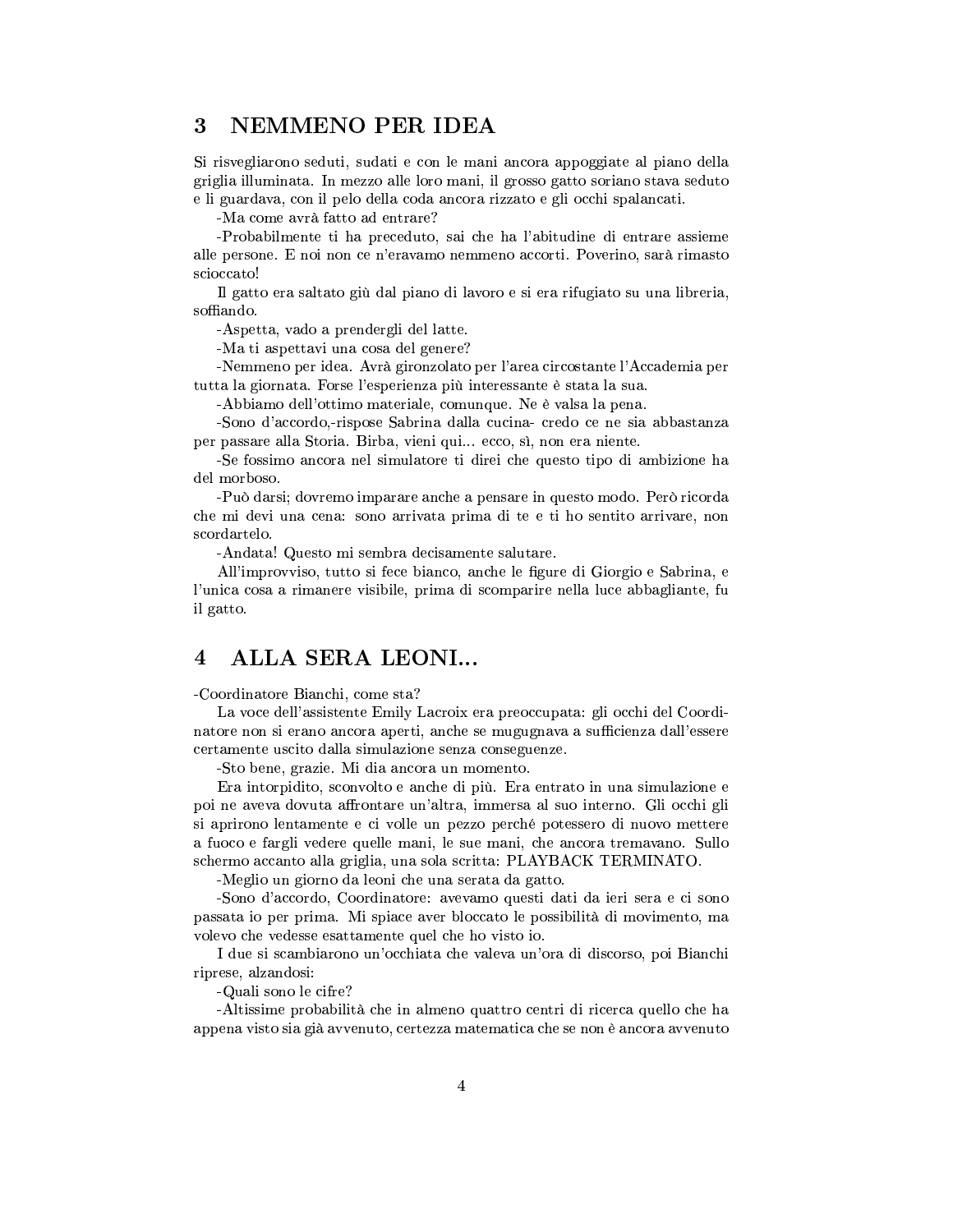ci vorrà meno di un anno. Errore del tre per cento sulla simulazione dei due ricercatori, del sei per cento su quella dove li abbiamo fatti entrare.

-Così basso?

-Abbiamo truccato l'errore sulla simulazione interna, dando al loro apparato le stesse capacità del nostro: le capacità di introdurre una macchina virtuale, le avevamo.

-Che vuol dire, esattamente, tre e sei per cento?

-Poco e niente. Vuol dire che i nomi delle due persone nella prima simulazione potevano essere diversi, e che l'abbigliamento standard nella simulazione interna poteva essere molto diverso o assente.

-Che comporta per noi?

-È questo il nocciolo della questione. I cambiamenti scoperti nella struttura della società imporranno nuove funzioni ai governi e un cambiamento in molti aspetti dell'economia, tra cui una parziale scomparsa di certe pratiche di tutela dei diritti di proprietà intellettuale.

-Non la vedo così male. Lei?

-Difficile dirlo. Tutte le forme di governo messe in atto finora sono state volte a proteggere i cittadini da loro stessi...

Il Coordinatore proseguì la frase, intuendo un evidente imbarazzo.

-...mettendo tutto in mano a persone che non erano migliori di loro. Come me, ad esempio. Non si preoccupi, sono abbastanza vecchio per riconoscere che questo sistema non è bello.

-Ehm, si. Tuttavia, la scoperta chiave sta nel fatto che una maggior coscienza civile può imprimere una svolta, creare davvero quel circolo vizioso di cui abbiamo ascoltato. Una maggior cura della persona mediante l'assegnazione, da parte dei medici, di compiti sociali compatibili con le necessità fisiche dell'individuo, il largo impiego di forme di democrazia partecipativa, l'assegnazione di responsabilità fin da giovani, come la cura degli edifici scolastici a turni, da parte degli alunni...

-Come in Giappone? Interessante.

-Sì, esatto... hanno creato una società diversa.

-Perché?

-Dovrei dire, perché la nostra società è figlia della povertà e la loro no. Quella della simulazione interna, intendo. Alterando le condizioni iniziali della simulazione più interna per ottenere i risultati più in fretta, i due ricercatori hanno fatto una cosa cui noi non avevamo mai pensato: rendere meno critiche le necessità materiali, le stesse che hanno causato guerra, crimine e molto altro.

-Ma il nostro è ormai un mondo prospero, in massima parte; la nostra nazione, da sola e con gli altri membri dell'Unione Mondiale, ha guidato molti cambiamenti che hanno reso il mondo intero un posto migliore.

-Già. Il mondo, in effetti, siamo riusciti a cambiarlo.

-Noi stessi no, invece. È questo il vero problema, no?

Lo sguardo del Coordinatore Nazionale era duro, per cui Emily esitò a rispondere.

-Si, esattamente. È dimostrabile che un atteggiamento più costruttivo da parte delle persone ci avrebbe portati a costruire l'Unione con secoli d'anticipo e ad essere oggi più avanzati, per il nostro metro, di un'eternità. Come dire che i nostri progenitori avrebbero potuto comportarsi meglio di quel che hanno fatto. Molto meglio. E adesso la società ha una gran voglia di darci un taglio: anche